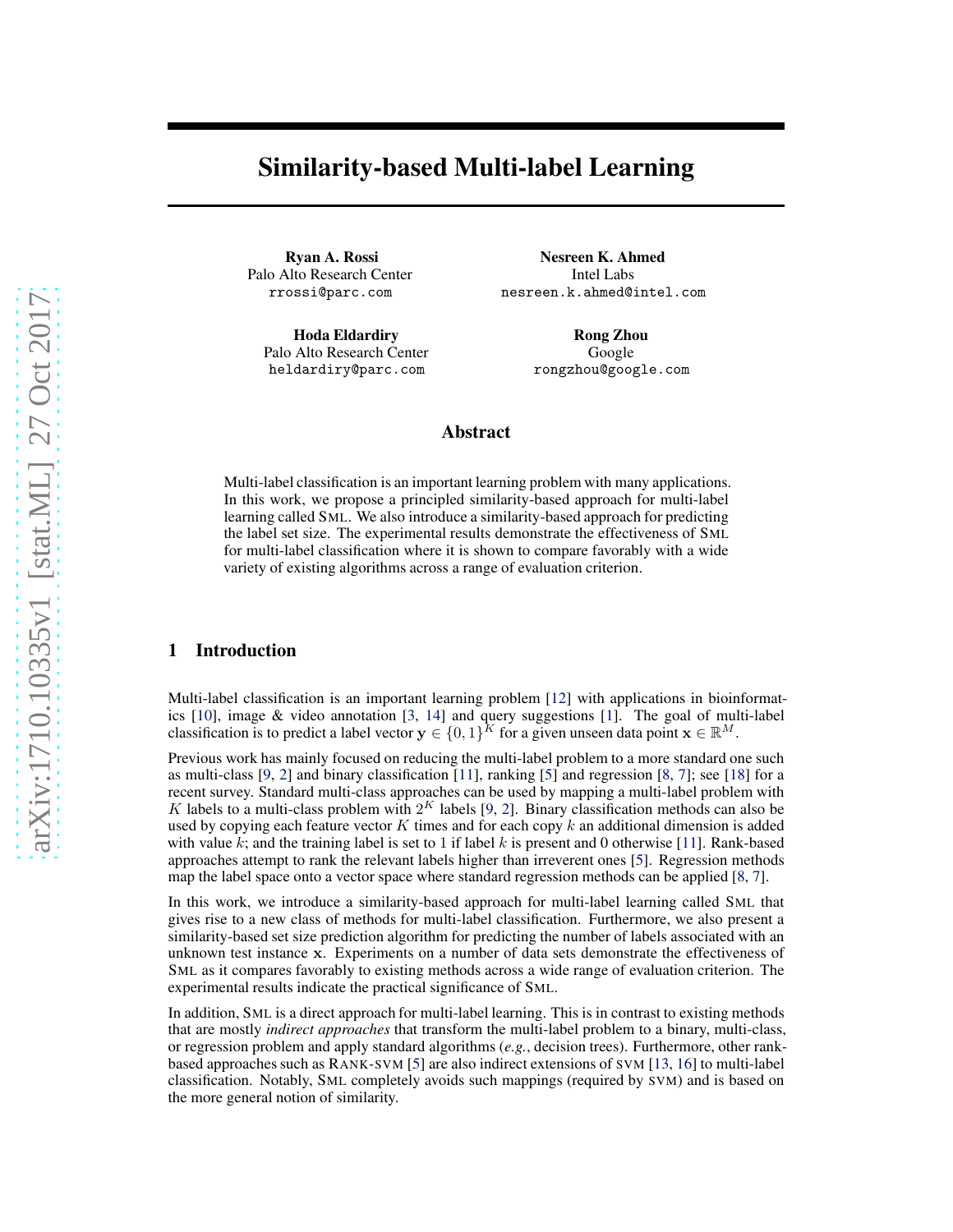# 2 Preliminaries

Let  $\mathcal{X} = \mathbb{R}^M$  denote the input space and let  $\mathcal{Y} = \{1, 2, ..., K\}$  denote the set of possible class labels. Given a multi-label training set D defined as:  $\mathcal{D} = \{(\mathbf{x}_1, Y_1), \dots, (\mathbf{x}_N, Y_N)\}$  where  $\mathbf{x}_i \in \mathcal{X}$ is a M-dimensional training vector representing a single instance and  $Y_i$  is the label set associated with  $x_i$ . Given D the goal of the multi-label learning problem is to learn a function  $h: \mathcal{X} \to 2^K$ which predicts a set of labels for an unseen instance  $x_j \in \mathbb{R}^M$ . A multi-label learning algorithm typically outputs a real-valued function  $f: \mathcal{X} \times \mathcal{Y} \to \mathbb{R}$  where  $f_k(\mathbf{x}_i)$  is the confidence of label  $k \in \mathcal{Y}$  for the unseen test instance  $\mathbf{x}_i$ . Given an instance  $\mathbf{x}_i$  and its associated label set  $Y_i$ , a good multi-label learning algorithm will output larger values for labels in  $Y_i$  and smaller values for labels not in  $Y_i$ .

We consider a variety of evaluation criterion for comparing multi-label learning algorithms. The multi-label hamming loss is the fraction of incorrectly classified instance-label pairs:

$$
\mathbb{E}_{\mathcal{D}}(f) = \frac{1}{N} \sum_{i=1}^{N} \frac{1}{K} \left| h(\mathbf{x}_i) \Delta Y_i \right| \tag{1}
$$

where  $\Delta$  is the symmetric difference between the predicted label set  $\hat{Y}_i = h(\mathbf{x}_i)$  and the actual ground truth label set  $Y_i$ . One-error evaluates how many times the top-ranked label is not in the set of ground truth (held-out) labels:

$$
\mathbb{E}_{\mathcal{D}}(f) = \frac{1}{N} \sum_{i=1}^{N} \mathbb{I}\left[\left[\arg\max_{k \in \mathcal{Y}} f_k(\mathbf{x}_i)\right] \notin Y_i\right]
$$
(2)

where for any predicate p the indicator function  $\mathbb{I}[p] = 1$  iff p holds and 0 otherwise. Given a set of labels ordered from most likely to least, coverage measures the max position in the ordered list such that all proper labels are recovered:

$$
\mathbb{E}_{\mathcal{D}}(f) = \frac{1}{N} \sum_{i=1}^{N} \max_{k \in \mathcal{Y}} \pi(\mathbf{x}_i, k) - 1
$$
 (3)

where  $\pi(\mathbf{x}_i, k)$  is the rank of label  $k \in \mathcal{Y}$ . Alternatively, *Ranking loss* measures the fraction of reversely ordered label pairs:

$$
\mathbb{E}_{\mathcal{D}}(f) = \frac{1}{N} \sum_{i=1}^{N} \frac{1}{|Y_i| |\bar{Y}_i|} \left| \left\{ (k, k') \in Y_i \times \bar{Y}_i \middle| f_k(\mathbf{x}_i) \le f_{k'}(\mathbf{x}_i) \right\} \right| \tag{4}
$$

Average precision measures the average fraction of relevant labels ranked higher than a particular label  $k \in Y_i$ :

$$
\mathbb{E}_{\mathcal{D}}(f) = \frac{1}{N} \sum_{i=1}^{N} \frac{1}{|Y_i|} \sum_{k \in Y_i} \frac{\left| \left\{ k' \in Y_i \mid \pi(\mathbf{x}_i, k') \le \pi(\mathbf{x}_i, k) \right\} \right|}{\pi(\mathbf{x}_i, k)} \tag{5}
$$

Multi-label algorithms should have high precision (Eq. 5) with low hamming loss (Eq. 1), one-error (Eq. 2), coverage (Eq. 3), and ranking loss (Eq. 4).

### 3 Similarity-based Multi-label Learning (SML)

This section presents our general similarity-based approach for multi-label learning called SML. Given a multi-label training set  $\mathcal{D} = \{(\mathbf{x}_1, Y_1), \dots, (\mathbf{x}_j, Y_j), \dots, (\mathbf{x}_N, Y_N)\}\$  where  $\mathbf{x}_j \in \mathbb{R}^M$  is a M-dimensional training vector representing a single instance and  $Y_i$  is the label set associated with  $\mathbf{x}_i$ , the goal of multi-label classification is to predict the label set  $Y_i$  of an unseen instance  $\mathbf{x}_i \in \mathbb{R}^M$ . Assume w.l.o.g. that all feature vectors  $x_1, \ldots, x_N$  are normalized to length 1. Given the subset  $\mathcal{D}_k \subseteq \mathcal{D}$  of training instances with label  $k \in \{1, 2, ..., K\}$  defined as

$$
\mathcal{D}_k = \{ (\mathbf{x}_i, Y_i) \in \mathcal{D} \mid k \in Y_i \}
$$
\n
$$
(6)
$$

we estimate the weight  $f_k(\mathbf{x}_i)$  of label k for an unseen test instance  $\mathbf{x}_i \in \mathbb{R}^M$  as:

$$
f_k(\mathbf{x}_i) = \sum_{\mathbf{x}_j \in \mathcal{D}_k} \Phi \langle \mathbf{x}_i, \mathbf{x}_j \rangle \tag{7}
$$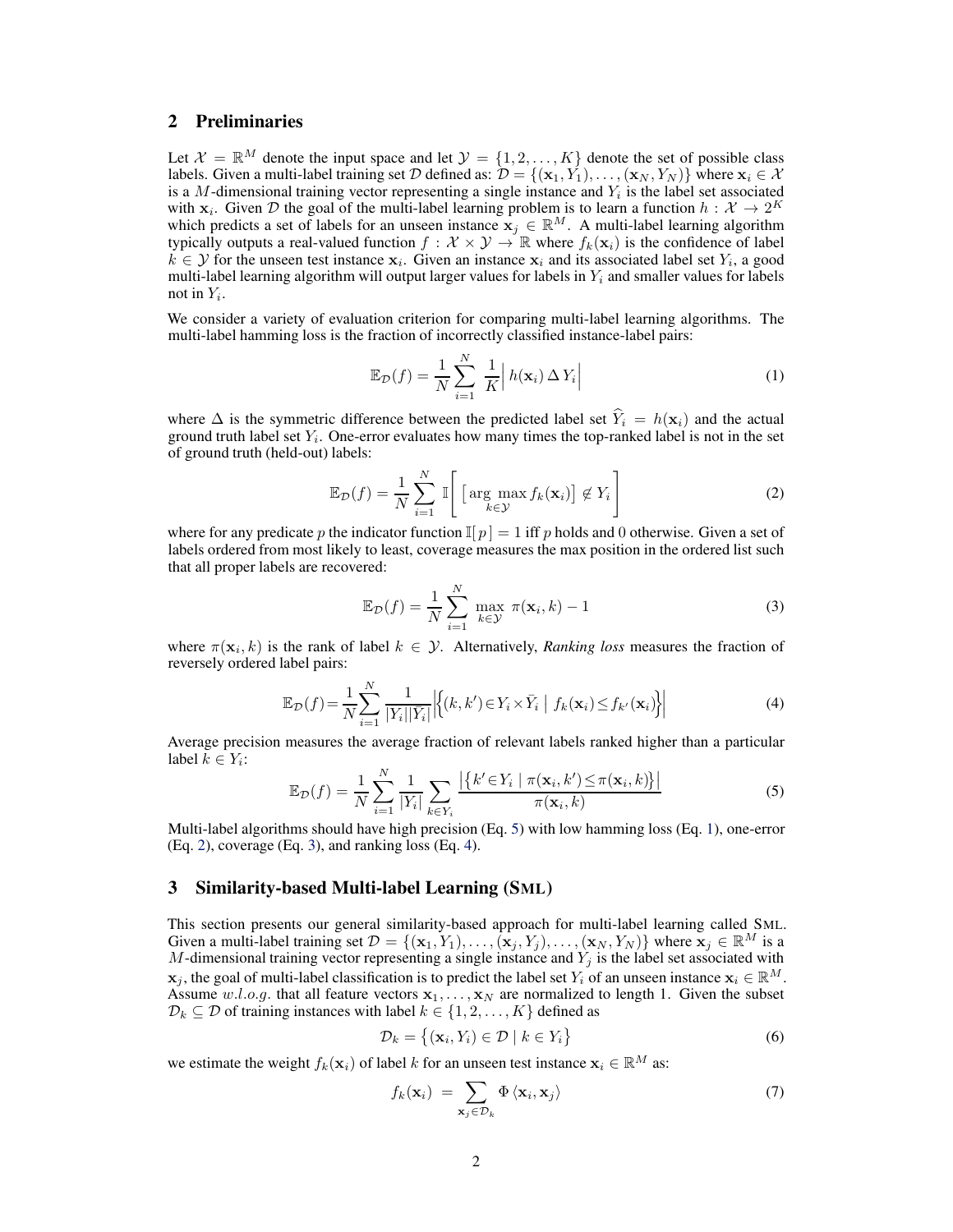<span id="page-2-0"></span>where  $\Phi$  is an arbitrary similarity function. Notably, the proposed family of similarity-based multilabel learning algorithms can leverage any arbitrary similarity function Φ. Furthermore, our approach does not require mappings in high-dimensional Hilbert spaces [\[15](#page-5-0), [6](#page-5-0)] as required by RANK-SVM [\[5\]](#page-5-0). We define a few parameterized similarity functions below. Given M-dimensional vectors  $x_i$  and  $x_j$ , the RBF similarity function is:

$$
\Phi(\mathbf{x}_i, \mathbf{x}_j) = \exp\left[-\gamma \|\mathbf{x}_i - \mathbf{x}_j\|^2\right]
$$
\n(8)

A common class of similarity measures for vectors of uniform length are polynomial functions:

$$
\Phi(\mathbf{x}_i, \mathbf{x}_j) = \left[ \langle \mathbf{x}_i, \mathbf{x}_j \rangle + c \right]^d \tag{9}
$$

where  $\langle \cdot, \cdot \rangle$  is the inner product of two vectors, d is the degree of the polynomial, and c is a regularization term trading off higher-order terms for lower-order ones in the polynomial. Linear-SML and quadratic-SML are special cases of Eq. (9) where  $d = 1$  and  $d = 2$ , respectively. Furthermore, all label weights denoted by  $f(\mathbf{x}_i)$  for test instance  $\mathbf{x}_i$  are estimated as:

$$
f(\mathbf{x}_i) = \begin{bmatrix} f_1(\mathbf{x}_i) \\ \vdots \\ f_K(\mathbf{x}_i) \end{bmatrix} = \begin{bmatrix} \sum_{\mathbf{x}_j \in \mathcal{D}_1} \Phi \langle \mathbf{x}_i, \mathbf{x}_j \rangle \\ \vdots \\ \sum_{\mathbf{x}_j \in \mathcal{D}_K} \Phi \langle \mathbf{x}_i, \mathbf{x}_j \rangle \end{bmatrix}
$$
(10)

After estimating  $f(\mathbf{x}_i) = \begin{bmatrix} f_1(\mathbf{x}_i) & \cdots & f_K(\mathbf{x}_i) \end{bmatrix}^T \in \mathbb{R}^K$  via Eq. 10, we predict the label set  $Y_i$  of  $\mathbf{x}_i$ ; see Section 3.1 for further details. As an aside, binary and multi-class problems are special cases of the proposed family of similarity-based multi-label learning algorithms. Furthermore, the binary and multi-class algorithms are recovered as special cases of SML when  $|Y_i| = 1$ , for  $1 \le i \le N$ . Indeed, the proposed similarity-based multi-label learning approach expresses a family of algorithms as many components are interchangeable such as the similarity function Φ, normalization, weighting function  $\Psi$  used to control the influence of the individual similarity score  $S_{ij}$ , and the sampling or sketching approach to reduce the training data. The expressiveness and flexibility of SML enables it to be easily adapted for application-specific tasks and domains. In addition, SML lends itself to an efficient and straightforward parallel implementation.

#### 3.1 Similarity-based Label Set Prediction

We present a similarity-based approach for predicting the label set size. For each label set  $Y_i$  corresponding to a training instance  $x_i$  in the training set D, we set its label to  $|Y_i|$ , *i.e.*, the number of labels associated with  $x_i$ . Let  $y = [y_1 \ y_2 \ \cdots \ y_N] \in \mathbb{R}^N$  denote an N-dimensional label vector where each  $y_i = |Y_i|$  is the new transformed cardinality label of  $x_i$  in  $D$ . The new label vector  $y \in \mathbb{R}^N$  is used to predict the label set size. In particular, the new training data is:  $\mathcal{D}' = \{(\mathbf{x}_i, y_i)\}\$ , for  $i = 1, 2, ..., N$  where the label set  $Y_i$  of each instance is replaced by its transformed label  $y_i$  that encodes the label set size  $|Y_i|$  of  $\mathbf{x}_i$ . Furthermore, let  $\mathcal{Y}' = \{|Y_i|\}_{i=1}^N$  denote the label space given by the transformation and  $K' = |y'|$  denote the number of unique labels (*i.e.*, label set cardinalities). It is straightforward to see that the above transforms the original multi-label classification problem into a general multi-class problem for predicting the label set size.

Given  $\mathcal{D}' = \{(\mathbf{x}_1, y_1), \dots, (\mathbf{x}_N, y_N)\}\$ , the label set size of an unseen instance  $\mathbf{x}_i$  is predicted as follows. First, the similarity of  $x_i$  with respect to each training instance  $(x_j, y_j) \in \mathcal{D}'$  is derived as  $\Phi(\mathbf{x}_i, \mathbf{x}_j)$ ,  $1 \leq j \leq N$  and the similarities from training instances with the same set size (label)  $k \in \mathcal{Y}'$  are combined via addition. More formally, the similarity of instances in  $\mathcal{D}'$  of the same set size (class label)  $k \in \mathcal{Y}'$  with respect to  $\mathbf{x}_i$  is:

$$
f_k(\mathbf{x}_i) = \sum_{\mathbf{x}_j \in \mathcal{D}'_k} \Phi \langle \mathbf{x}_i, \mathbf{x}_j \rangle \tag{11}
$$

where  $\mathcal{D}'_k \subseteq \mathcal{D}'$  is the subset of training instances with label  $k \in \mathcal{Y}'$ . Therefore, we predict the set size of  $x_i$  using the following decision function:

$$
\xi(\mathbf{x}_i) = \underset{k \in \mathcal{Y}'}{\arg \max} \sum_{\mathbf{x}_j \in \mathcal{D}'_k} \Phi \langle \mathbf{x}_i, \mathbf{x}_j \rangle \tag{12}
$$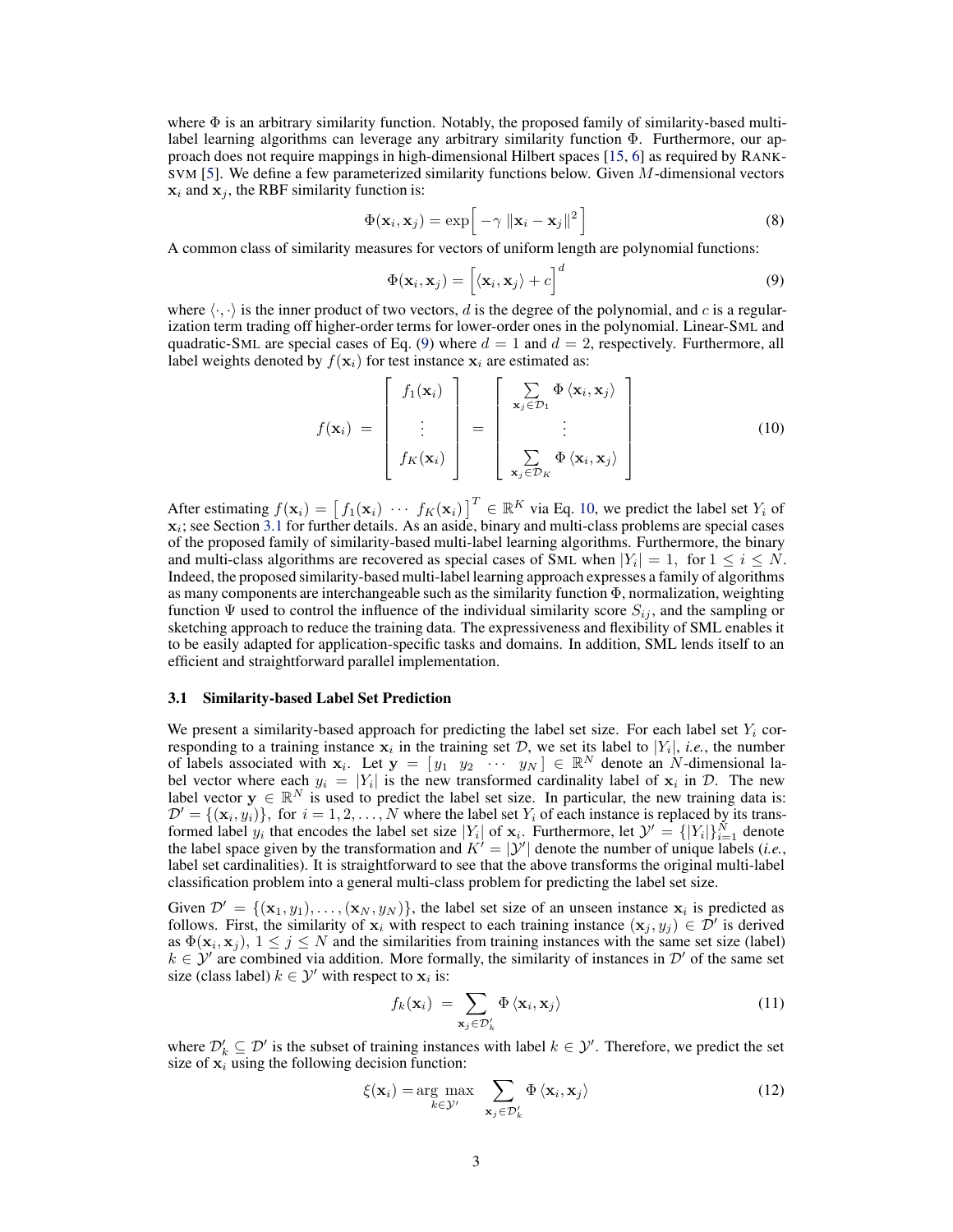where  $\xi(\cdot)$  is the predicted label set size for  $x_i$ . It is straightforward to see that  $\xi(x_i)$  is the label set size with maximum similarity. Given the label set size  $\xi(\mathbf{x}_i)$ , we predict the label set  $Y_i$  of  $\mathbf{x}_i$  by ordering the labels from largest to smallest weight based on  $f_1(\mathbf{x}_i), f_2(\mathbf{x}_i), \ldots, f_K(\mathbf{x}_i)$  and setting  $Y_i$  to the top  $\xi(\mathbf{x}_i)$  labels with the largest weight.

Other approaches: Alternatively, we can infer the label set of  $x_i$  by learning a threshold function  $t : \mathcal{X} \to \mathbb{R}$  such that:

$$
h(\mathbf{x}) = \left\{ k \mid f_k(\mathbf{x}) > t(\mathbf{x}), \ k \in \mathcal{Y} \right\}
$$
 (13)

where  $f_k(\mathbf{x})$  is the confidence of label  $k \in \mathcal{Y}$  for the unseen test instance x. To learn the threshold function  $t(\cdot)$ , we assume a linear model  $t(\mathbf{x}) = \langle \mathbf{w}, f(\mathbf{x}) \rangle + b$ . More formally, we solve the following problem based on the training set D:

$$
\underset{\mathbf{w},b}{\text{minimize}} \sum_{i=1}^{N} \left[ \langle \mathbf{w}, f(\mathbf{x}_i) \rangle + b - s(\mathbf{x}_i) \right]^2 \tag{14}
$$

In Eq. 14, we set  $s(\mathbf{x}_i)$  as:

$$
s(\mathbf{x}_i) = \underset{\tau \in \mathbb{R}}{\arg \min} \left| \{ k \in Y_i \text{ s.t. } f_k(\mathbf{x}_i) \leq \tau \} \right| + \left| \{ q \in \bar{Y}_i \text{ s.t. } f_q(\mathbf{x}_i) \geq \tau \} \right| \tag{15}
$$

where  $\bar{Y}_i$  is the complement of  $Y_i$ . After learning the threshold function  $t(\cdot)$ , we use it to predict the label set  $Y_i$  for the unseen instance  $\mathbf{x}_i$ . Nevertheless, any approach that predicts the label set  $Y_i$  from the learned weights  $f_1(\mathbf{x}_i), \ldots, f_K(\mathbf{x}_i)$  can be used by SML; see [\[12,](#page-5-0) [18\]](#page-5-0) for other possibilities.

### 3.2 Complexity Analysis

Given a single test instance x, the runtime of SML is  $\mathcal{O}(NM\bar{K})$  where N is the number of training instances, M is the number of attributes, and  $\bar{K} = \frac{1}{N} \sum_{i=1}^{N} |Y_i|$  is the average number of labels per training instance. This is straightforward to see as SML derives the similarity between each training instance's M-dimensional attribute vector. The space complexity of SML for a single test instance x is  $\mathcal{O}(K)$  where K is the number of labels. This obviously is not taking into account the space required by SML and other methods to store the training instances and the associated label sets. For the similarity-based set size prediction approach, the time complexity is only  $\mathcal{O}(NM)$  since the label set size with maximum similarity can be maintained in  $o(1)$  time. However, the approach uses  $\mathcal{O}(K')$  space where  $K' \leq K$ .

It is straightforward to incorporate a sampling mechanism into the approach to further improve the time and space requirements. In particular, given a new test instance x we can sample a small fraction of training instances denoted by  $\mathcal{D}_s$  via an arbitrary distribution  $\mathbb F$  and use this smaller set for predicting labels for x.

# 4 Experiments

This section investigates the practical significance of SML for multi-label classification. In particular, we evaluate SML against a wide variety of multi-label algorithms including:

- ML-KNN [\[17](#page-5-0)]: A kNN-based multi-label approach that uses Euclidean distance to find the top-k instances that are closest. ML-KNN was shown to perform well for a variety of multi-label problems.
- BOOSTEXTER [\[11\]](#page-5-0): A boosting-based multi-label algorithm called BOOSTEXTER.
- ADTBOOST.MH [\[4\]](#page-5-0): A multi-label decision tree approach.
- RANK-SVM [\[5](#page-5-0)]: A multi-label SVM approach based on ranking.

For BOOSTEXTER and ADTBOOST.MH we use 500 and 50 boosting rounds respectively since performance did not change with more rounds (which is consistent with [\[17](#page-5-0)]). For RANK-SVM we use polynomial kernels with degree 8 which performs best as shown in [\[5,](#page-5-0) [17\]](#page-5-0). Unless otherwise mentioned, our approach uses the RBF similarity function in Eq. [\(8\)](#page-2-0); the RBF hyperparameter is learned automatically via k-fold cross-validation on 10% of the labeled data. In this work, we systematically compare the multi-label learning algorithms using data from different domains.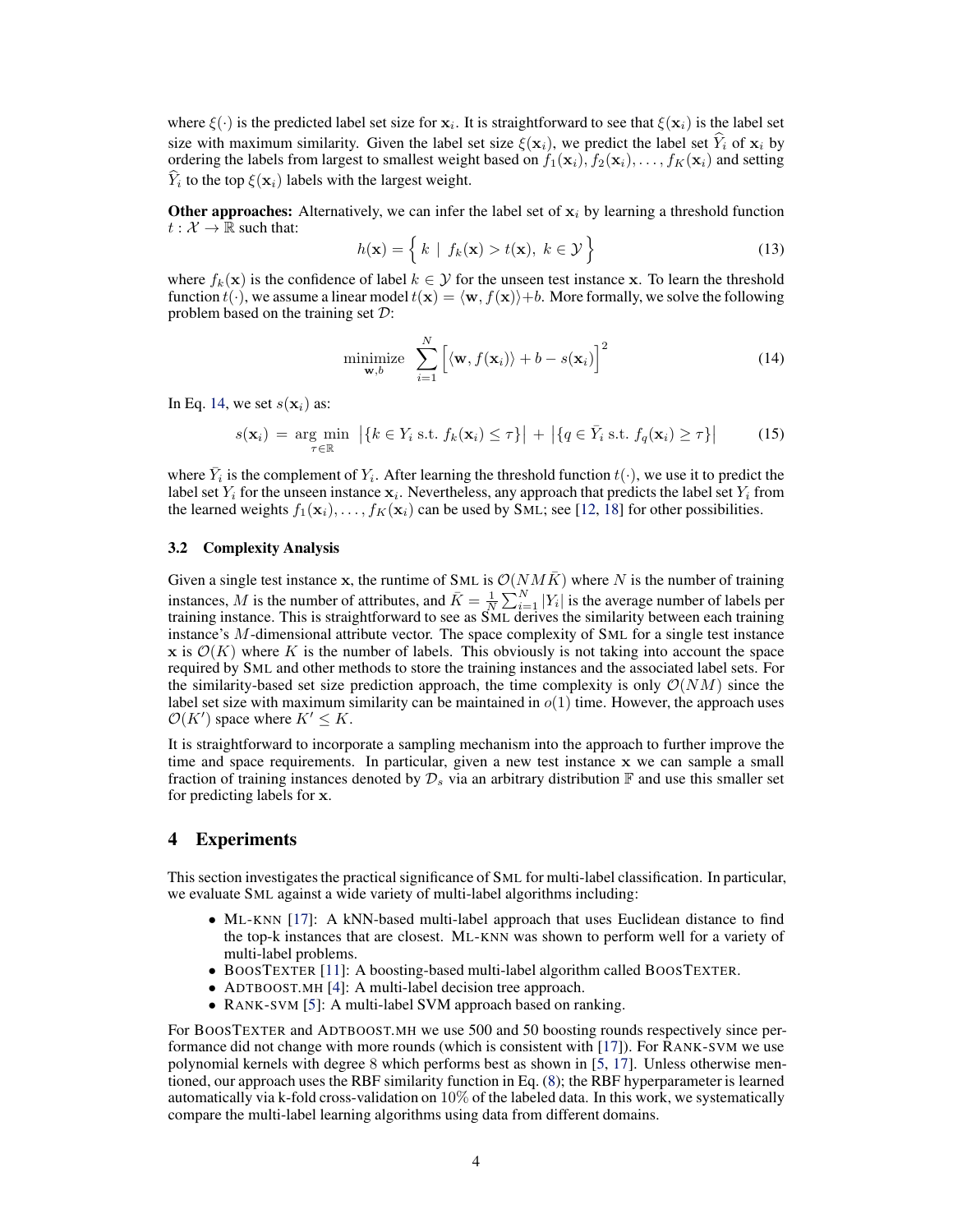#### 4.1 Gene functional classification

The first multi-label learning task we evaluate is based on predicting the functions of genes from Yeast Saccharomyces cerevisiae - a widely studied organism in bioinformatics [\[10\]](#page-5-0). Each gene may take on multiple functional classes. In this investigation, we used the Yeast data from [\[5,](#page-5-0) [10\]](#page-5-0). Each gene consists of a concatenation of micro-array expression data and phylogenetic profile data. Following Elisseeff *et al.* [\[5](#page-5-0)], we preprocess the data such that only the known structure of the functional classes are used. The resulting multi-label yeast data consists of  $N = 2417$  genes where each gene is represented by a 103-dimensional feature vector. There are  $K = 14$  labels denoting the functional classes.

Table 1: Experimental results for each multi-label learning algorithm on the yeast data (mean $\pm$ std).

| Evaluation criterion          | SML.              | $ML-KNN$ [17]     | <b>BOOSTEXTER</b> [11] | ADTBOOST.MH[4]    | $RANK-SVM$ [5]    |
|-------------------------------|-------------------|-------------------|------------------------|-------------------|-------------------|
| Hamming loss $(\downarrow)$   | $0.193 \pm 0.013$ | $0.194 \pm 0.010$ | $0.220 \pm 0.011$      | $0.207 \pm 0.010$ | $0.207 \pm 0.013$ |
| One-error $(L)$               | $0.220 \pm 0.021$ | $0.230 \pm 0.030$ | $0.278 \pm 0.034$      | $0.244 + 0.035$   | $0.243 \pm 0.039$ |
| Coverage $(L)$                | $6.082 \pm 0.184$ | $6.275 \pm 0.240$ | $6.550 \pm 0.243$      | $6.390 \pm 0.203$ | $7.090 \pm 0.503$ |
| Ranking loss $( \downarrow )$ | $0.155 \pm 0.011$ | $0.167 \pm 0.016$ | $0.186 \pm 0.015$      | N/A               | $0.195 \pm 0.021$ |
| Average precision $(†)$       | $0.783 \pm 0.016$ | $0.765 \pm 0.021$ | $0.737 \pm 0.022$      | $0.744 \pm 0.025$ | $0.749 \pm 0.026$ |

We use 10-fold cross-validation and show the mean and standard deviation. Experimental results for SML and other multi-label learning algorithms are reported in Table 1. Notably, all multi-label algorithms are compared across a wide range of evaluation metrics. The best result for each evaluation criterion is shown in bold. In all cases, our approach outperforms all other multi-label learning algorithms across all 5 evaluation criterion. Furthermore, the variance of SML is also smaller than the variance of other multi-label learning algorithms in most cases. This holds across all multi-label learning algorithms for coverage, average precision, and ranking loss.<sup>1</sup>

#### 4.2 Scene image classification

The second multi-label learning task we evaluate SML for is natural scene classification using image data. In scene classification each image may be assigned multiple labels representing different natural scenes such as an image labeled as a mountain and sunset scene. Therefore, given an unseen image the task is to predict the set of scenes (labels) present in it. The scene data consists of 2000 images where each image contains a set of manually assigned labels. There are  $K = 5$  labels, namely, desert, mountains, sea, sunset, and trees. Each image is represented by a 294-dimensional feature vector derived using the approach in [\[2\]](#page-5-0).

| Evaluation criterion           | SML               | $ML-KNN$ [17]     | BOOSTEXTER <sup>[11]</sup> | ADTBOOST.MH [4]   | $RANK-SVM [5]$    |
|--------------------------------|-------------------|-------------------|----------------------------|-------------------|-------------------|
| Hamming loss $(\downarrow)$    | $0.140 \pm 0.009$ | $0.169 \pm 0.016$ | $0.179 \pm 0.015$          | $0.193 \pm 0.014$ | $0.253 \pm 0.055$ |
| One-error $(L)$                | $0.252 \pm 0.026$ | $0.300 \pm 0.046$ | $0.311 \pm 0.041$          | $0.375 \pm 0.049$ | $0.491 \pm 0.135$ |
| Coverage $(L)$                 | $0.984 \pm 0.112$ | $0.939 \pm 0.100$ | $0.939 \pm 0.092$          | $1.102 + 0.111$   | $1.382 + 0.381$   |
| Ranking loss $( \downarrow )$  | $0.164 \pm 0.020$ | $0.168 \pm 0.024$ | $0.168 \pm 0.020$          | N/A               | $0.278 \pm 0.096$ |
| Average precision $(\uparrow)$ | $0.852 \pm 0.016$ | $0.803 \pm 0.027$ | $0.798 \pm 0.024$          | $0.755 \pm 0.027$ | $0.682 \pm 0.093$ |

Table 2: Results of the multi-label learning algorithms for natural scene classification (mean±std).

We use 10-fold cross-validation and show the mean and standard deviation. The experimental results of SML and the other multi-label algorithms using the natural scene classification data are reported in Table 2. The best result for each evaluation criterion is in bold. From Table 2, it is obvious that SML outperforms all other multi-label algorithms on all but one evaluation criterion, namely, coverage. In terms of coverage ML-KNN and BOOSTEXTER are tied and have slightly lower coverage than SML.

 $1$ Note the ADTBOOST.MH [\[4](#page-5-0)] program does not provide ranking loss.